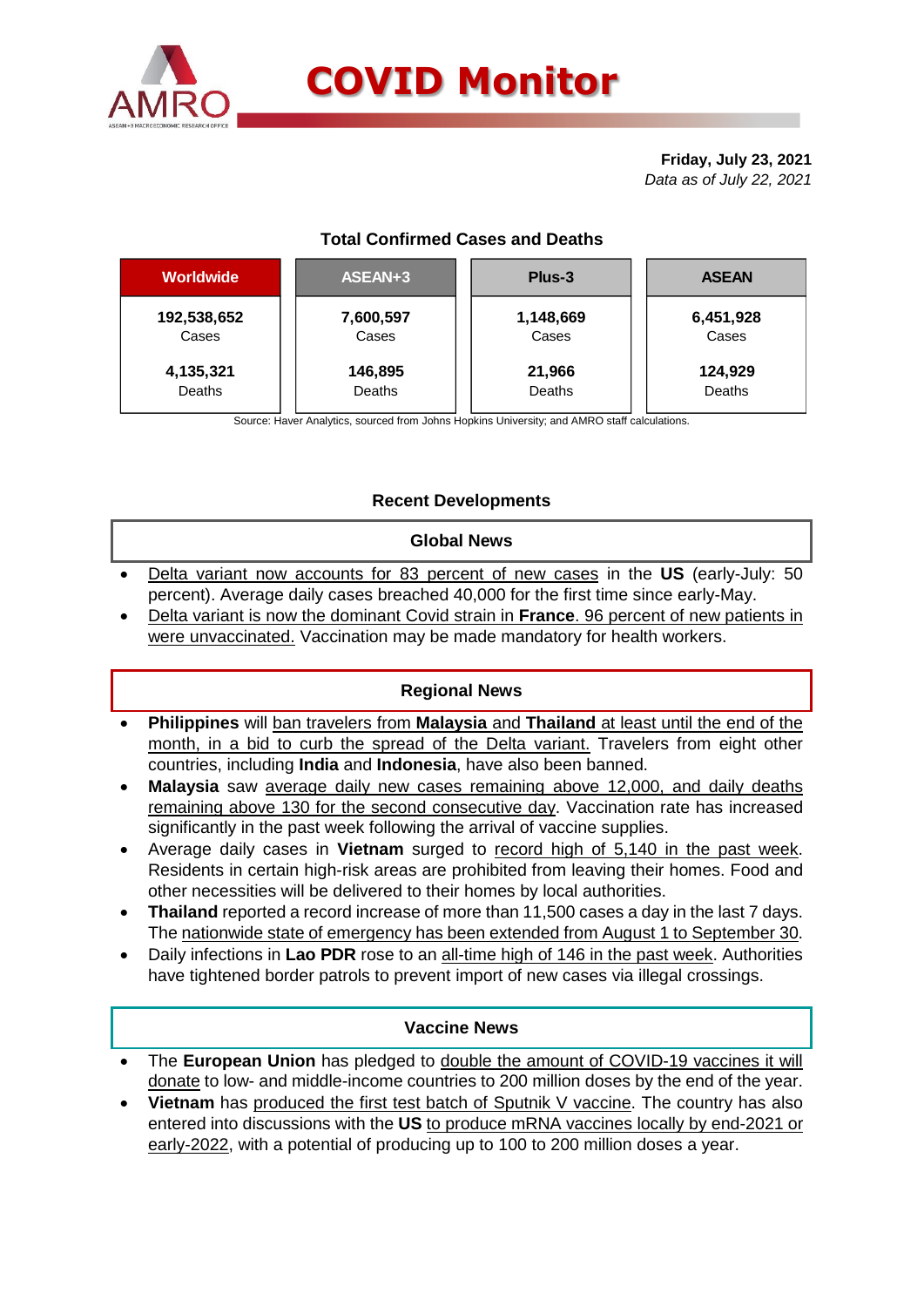| Economy              | <b>Total Cases</b><br>(000) | Cases per 1M<br>Population | New Cases <sup>1</sup> | New Cases<br>since $2020^2$ | <b>New Cases per</b><br>1M Pop. <sup>1</sup> | <b>ANew</b><br>$\text{Case}$ <sup>1</sup> | Δ% New<br>$\text{Case}$ | <b>Total</b><br><b>Deaths</b> | <b>New</b><br>Deaths <sup>1</sup> | <b>Fatality</b><br>Rate (%) |  |
|----------------------|-----------------------------|----------------------------|------------------------|-----------------------------|----------------------------------------------|-------------------------------------------|-------------------------|-------------------------------|-----------------------------------|-----------------------------|--|
| Global               | 192,539                     |                            | 516,109                | へへ                          |                                              | 34,987                                    | 0.3                     | 4,135,321                     | 9,645                             | 2.1                         |  |
| ASEAN+3              | 7.601                       |                            | 90.522                 |                             |                                              | 9,843                                     | 1.3                     | 146.895                       | 1.894                             | 1.9                         |  |
| Plus-3               | 1.149                       |                            | 5,409                  |                             |                                              | 1.523                                     | 0.5                     | 21,966                        | 15                                | 1.9                         |  |
| <b>ASEAN</b>         | 6,452                       |                            | 85,113                 |                             |                                              | 8,321                                     | 1.4                     | 124,929                       | 1,880                             | 1.9                         |  |
|                      |                             |                            |                        |                             |                                              |                                           |                         |                               |                                   |                             |  |
| China                | 92                          | 66                         | 40                     |                             | $\Omega$                                     | 12                                        | 0.0                     | 4,636                         | $\Omega$                          | 5.0                         |  |
| Hong Kong, China     | 12                          | 1,568                      | $\overline{2}$         |                             | $\overline{0}$                               |                                           | 0.0                     | 212                           | 0                                 | 1.8                         |  |
| Japan                | 859                         | 6,827                      | 3,840                  |                             | 31                                           | 1.369                                     | 0.5                     | 15,052                        | 12                                | 1.8                         |  |
| Korea                | 186                         | 3,568                      | 1,527                  |                             | 29                                           | 141                                       | 0.9                     | 2,066                         | $\overline{2}$                    | 1.1                         |  |
|                      |                             |                            |                        |                             |                                              |                                           |                         |                               |                                   |                             |  |
| Indonesia            | 3,033                       | 11.240                     | 43.791                 |                             | 162                                          | $-354$                                    | 1.5                     | 79,032                        | 1,263                             | 2.6                         |  |
| Malaysia             | 965                         | 29,045                     | 12,019                 |                             | 362                                          | 1,716                                     | 1.3                     | 7,574                         | 137                               | 0.8                         |  |
| Philippines          | 1,530                       | 13,906                     | 5,657                  |                             | 51                                           | 646                                       | 0.4                     | 26,891                        | 82                                | 1.8                         |  |
| Singapore            | 64                          | 11,187                     | 134                    |                             | 24                                           | 108                                       | 0.2                     | 36                            | 0                                 | 0.1                         |  |
| Thailand             | 453                         | 6,662                      | 11,560                 |                             | 170                                          | 2,419                                     | 2.9                     | 3,697                         | 95                                | 0.8                         |  |
|                      |                             |                            |                        |                             |                                              |                                           |                         |                               |                                   |                             |  |
| Brunei Darussalam    | 0.31                        | 690                        | 4                      |                             | 9                                            | $\overline{2}$                            | 1.4                     | 3                             | $\mathbf 0$                       | 1.0                         |  |
| Cambodia             | 70.42                       | 4,206                      | 830                    | فمهر                        | 50                                           | $-107$                                    | 1.2                     | 1,188                         | 23                                | 1.7                         |  |
| Lao PDR              | 4.12                        | 567                        | 147                    |                             | 20                                           | 58                                        | 4.2                     | 5                             | $\Omega$                          | 0.1                         |  |
| Myanmar              | 253.36                      | 4.747                      | 5.831                  |                             | 109                                          | 1.190                                     | 2.5                     | 6,133                         | 255                               | 2.4                         |  |
| Vietnam              | 78.27                       | 812                        | 5,140                  |                             | 53                                           | 2,643                                     | 9.2                     | 370                           | 23                                | 0.5                         |  |
|                      |                             |                            |                        |                             |                                              |                                           |                         |                               |                                   |                             |  |
| Australia            | 33                          | 1.255                      | 137                    | $\Lambda$                   | 5                                            | 41                                        | 0.4                     | 916                           |                                   | 2.8                         |  |
| Brazil               | 19,524                      | 92,365                     | 37,313                 |                             | 177                                          | $-5,509$                                  | 0.2                     | 547,016                       | 1,153                             | 2.8                         |  |
| France               | 5.863                       | 90.210                     | 13.723                 |                             | 211                                          | 9,217                                     | 0.2                     | 110.569                       | 15                                | 1.9                         |  |
| Germany              | 3.758                       | 45,295                     | 1,435                  |                             | 17                                           | 448                                       | 0.0                     | 91,505                        | 23                                | 2.4                         |  |
| India                | 31,258                      | 22,823                     | 32,984                 |                             | 24                                           | $-6.141$                                  | 0.1                     | 418,987                       | 922                               | 1.3                         |  |
| United Kingdom       | 5,627                       | 83.663                     | 49,378                 |                             | 734                                          | 12.492                                    | 0.9                     | 129.266                       | 96                                | 2.3                         |  |
| <b>United States</b> | 34,128                      | 103,088                    | 43,707                 |                             | 132                                          | 17,398                                    | 1.2                     | 607,444                       | 255                               | 1.8                         |  |

#### **ASEAN+3 and Selected Economies: Confirmed COVID-19 Cases and Deaths**

Source: Haver Analytics, sourced from Johns Hopkins University; and AMRO staff calculations.

1/ Values show the 7-day average.

2/ Since January 31, 2020.

# **ASEAN+3 and Selected Economies: Total Vaccines Administered**

### **ASEAN+3 and Selected Economies: Vaccinations and Aspired Population Coverage**



Germany 57.3 100 End-2021 End-2021 66.5 100 Israel 69.1 100 End-2021 Singapore Indonesia  $15.6$  80 2022 Early 2022 Japan 35.3 80 Malaysia End-2021  $32.7$ 80 United Kingdom 683  $80$ **Early 2022** Likely<br>completion Brunei 28.2 70 End-2021 China 51.8 70 2022 date of Hong Kong  $70$ 2022 widespread  $39.0$ vaccination Korea  $30.1$  $70<sub>2</sub>$ End-2021 Thailand 16.5  $70$ 2022 United States  $53.5$  $70$ 2022 Philippines  $9.7$  70 **Early 2022** Vietnam  $4.5$  50 2022  $37.9 50$ Cambodia 2022 Lao PDR  $15.2$  $50$ 2023 Myanmar 2023  $36$  $40$ India  $32$ 2022  $23.9$ 100  $20$ 40 60 80 Fully vaccinated

z Vaccinated with one dose

D To be vaccinated to reach 2021 target Aspired 2021 target

Vaccinated with at least one dose

Source: Haver Analytics, sourced from Our World in Data; and AMRO staff calculations.

Note: Single vaccination doses only. This does not measure the number of people vaccinated, as two doses are required with most available vaccines. Data is reported at irregular intervals; numbers show latest available.

Sources: Our World in Data via Haver Analytics; various media sources; Economist Intelligence Unit; and AMRO staff estimates and calculations. Note: Percent of population vaccinated shows total administered doses divided by two to reflect the two-dose regime of most vaccines—it does not necessarily reflect the actual number of fully vaccinated people. Aspired 2021 targets and completion dates of widespread vaccination are goals, forecasts, or estimates.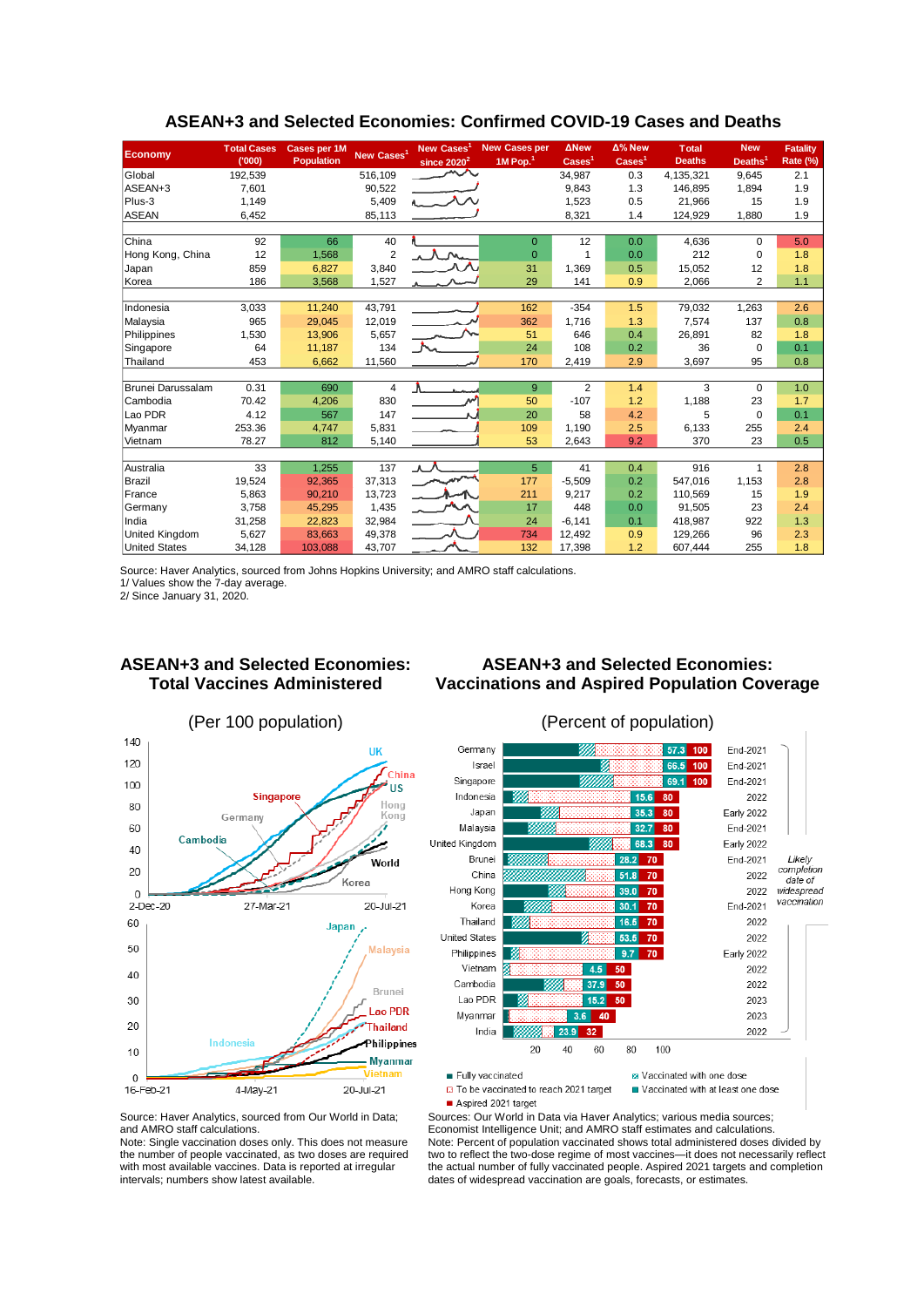

Source: Haver Analytics, sourced from Johns Hopkins University; and AMRO staff calculations.



Source: Haver Analytics, sourced from Johns Hopkins University; and AMRO staff calculations.

3